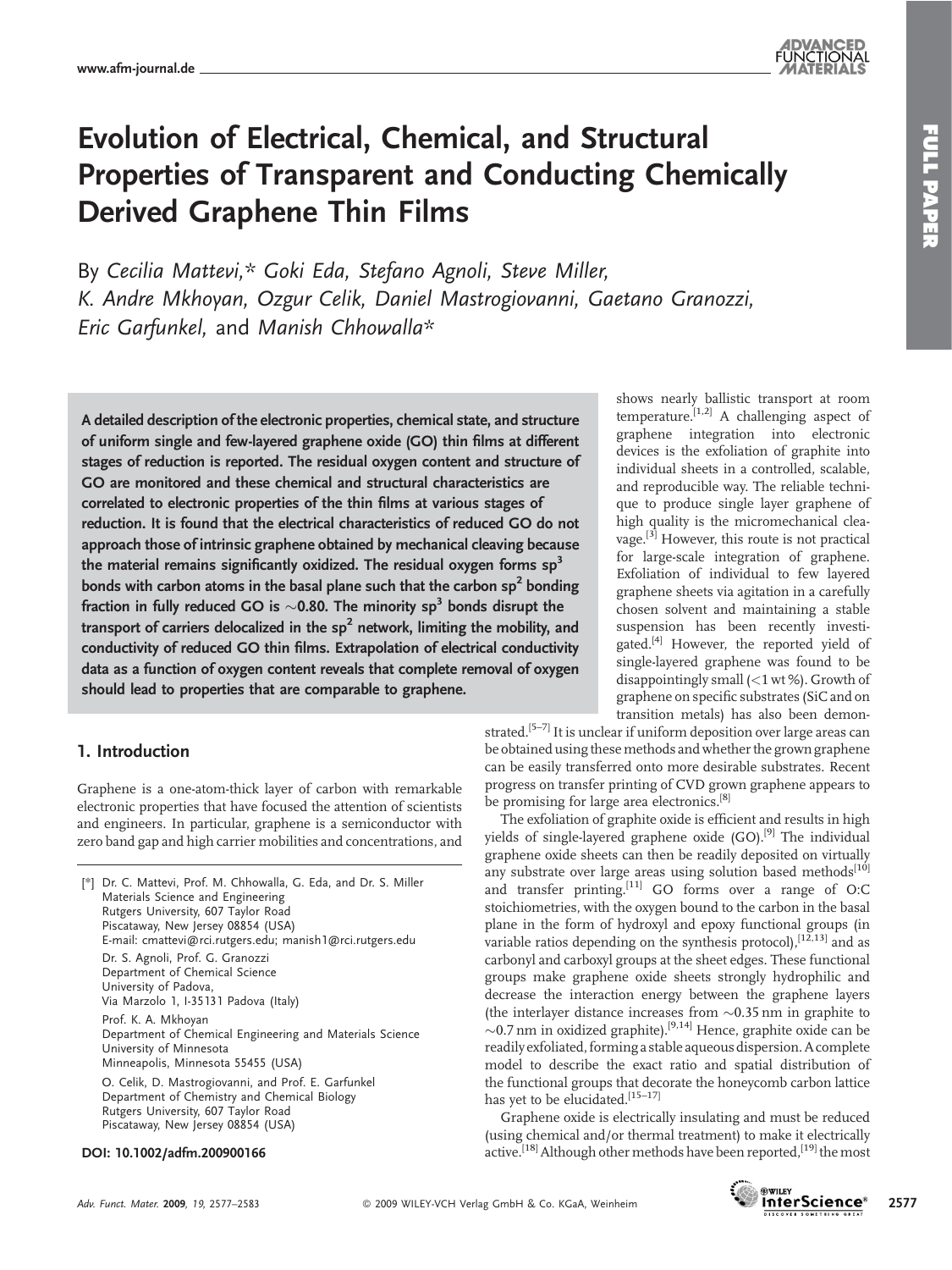widely used chemical route to reduce GO in solution as well as after deposition onto substrates is exposure to hydrazine (as the hydrate, as anhydrous hydrazine, or as dimethylhydrazine vapor).[9,18,20–25] To further improve the electrical properties of reduced GO, the hydrazine treatment is usually followed by thermal annealing (200–500 °C).<sup>[10,22]</sup> Although these reduction treatments have yielded reasonably good optoelectronic properties, the final electrical transport properties<sup>[10,22,26]</sup> (such as transconductance in a transistor geometry) are far from those of graphene.<sup>[1,27]</sup> Obtaining ideal electrical properties of reduced GO has been challenging due to the absence of knowledge regarding the chemical and structural characteristics of reduced GO.

Although various properties of reduced GO have been reported, detailed studies correlating the structure with optical and electrical properties are lacking. Here, we present a comprehensive description of the electronic properties, chemical state, and the structure of uniform GO thin films at different stages of the reduction process. We applied two reduction processes to GO: i) exposure to hydrazine monohydrate vapor and ii) thermal annealing in different environments. We also analyzed the suitability of combined hydrazine and thermal reduction treatments to achieve the desired electrical properties. The present reduction methods utilizing hydrazine and high temperature annealing are not ideal for environmental and technological reasons, respectively. However, understanding the structural and chemical changes that occur during reduction may allow the development of alternative processes.

### 2. Results

In our previous work, deposition of uniform GO thin films with a controllable number of layers from solution at room temperature on a variety of substrates was demonstrated.<sup>[10]</sup> The vacuum filtration method allows precise control over the number of GO layers so that thin films from a single layer up to 10 layers can be



Figure 1. a) C1s XPS spectra ( $hv = 1253.6 \text{ eV}$ ) collected on 7 layered GO deposited on Au(10 nm)/SiO<sub>2</sub>(300 nm)/Si and annealed in UHV at the indicated temperatures for 15 min. The spectra were fit by Doniach-Sunjic function after subtracting a Shirley background as indicated in the lowermost spectrum. The different components related to various chemical shifts of carbon bonds are indicated; b) corresponding O1s XPS spectra c) C1s and related O1s (inset) XPS spectra ( $hv = 1253.6 \text{ eV}$ ) collected on 15 layered GO deposited on quartz and annealed in UHV at the indicated temperatures for 15 min.

obtained. The reduction process consisting of hydrazine vapor exposure at  $80^{\circ}$ C and/or thermal annealing is then applied. This deposition method permits the fabrication of thin film transistors (TFTs) and other devices on a variety of substrates without the use of extensive lithography.<sup>[10]</sup>

The present study focuses on the reduction process via thermal treatment in UHV and in an  $Ar/H<sub>2</sub>$  reducing atmosphere on pristine GO thin films and those that have been previously treated with hydrazine vapor. We studied the progressive loss of oxygen functional groups after each step of the reduction process by in situ X-Ray photoelectron spectroscopy (XPS) to reveal the nature of carbon and oxygen bonds. The carbon and oxygen 1 s core level spectra collected on a GO thin film (7 layers) after in situ annealing at temperatures increasing from 100 $\degree$ C to 450 $\degree$ C are shown in Figure 1. The carbon and oxygen (inset) 1 s core level spectra for a GO thin film annealed in situ at 650 and  $1100\,^{\circ}$ C are shown in Figure 1c. The high temperature spectra are shown separately because they come from different set of samples. We used quartz substrates for high temperature (650 and 1100 $^{\circ}$ C) annealing measurements. In addition, slightly higher thickness films (15 ML) were used to ensure the signal collected was free of oxygen signal from the substrate. A thin film of Au (10 nm) was deposited on  $SiO<sub>2</sub>$  (300 nm)/Si to allow the detection of oxygen from the GO film. The fits used to extract the various C/C and C/O bonding configurations and their concentrations are indicated in the lowermost spectra in Figure 1. The carbon/oxygen ratio was found to be 2.5/1 in pristine GO which is in agreement with values reported for similar oxidation processes.<sup>[28,29]</sup> Under the experimental conditions used here, the XPS sampling depth is lower for the O 1s signal than for the C 1s by 20% due to the higher binding energy of the O 1s electrons.<sup>[30,31]</sup> Therefore the O 1s spectra are likely to be slightly more surface specific. This difference becomes more dramatic with increase in the thickness of GO thin films (see for example the difference between a seven-layered and a singlelayered GO film).

The C 1s signal of fully oxidized GO consists of five different chemically shifted components which can be deconvoluted into:

> $C=C/C-C$  in aromatic rings (284.6 eV);  $C-O$  $(286.1 \text{ eV}); \quad C=O \quad (287.5 \text{ eV}); \quad C(=O)-(OH)$ (289.2 eV); and  $\pi-\pi^*$  satellite peak (290.6 eV) (Fig. 1a). These assignments are in agreement with previous works.<sup>[28,32]</sup> We fit the C 1s peak component related to  $sp^2$  C-C bonding with Doniach–Sunjic line shape with zero asymmetry due to the absence of  $C-C$  sp<sup>3</sup> (binding energies in range 285.5–286.5 eV $^{[3\bar{2}]}$ ) bonding. This allowed us to monitor the evolution of carbon  $sp<sup>2</sup>$  bonding with annealing. We found that a maximum carbon  $sp^2$  fraction of  $\sim$ 80% can be obtained upon annealing to  $1100\,^{\circ}$ C (see below). The spectra in Figure 1a, b, and c indicate that a large fraction of oxygen atoms form single bonds with the carbon atoms in the basal plane of GO.

> The C-O bonds (38.7 at % of carbon atoms in pristine GO) come from epoxy and hydroxyl groups in the basal plane. Based on the XPS results, the GO synthesis method that we utilized (which includes peracid (KMnO4) as

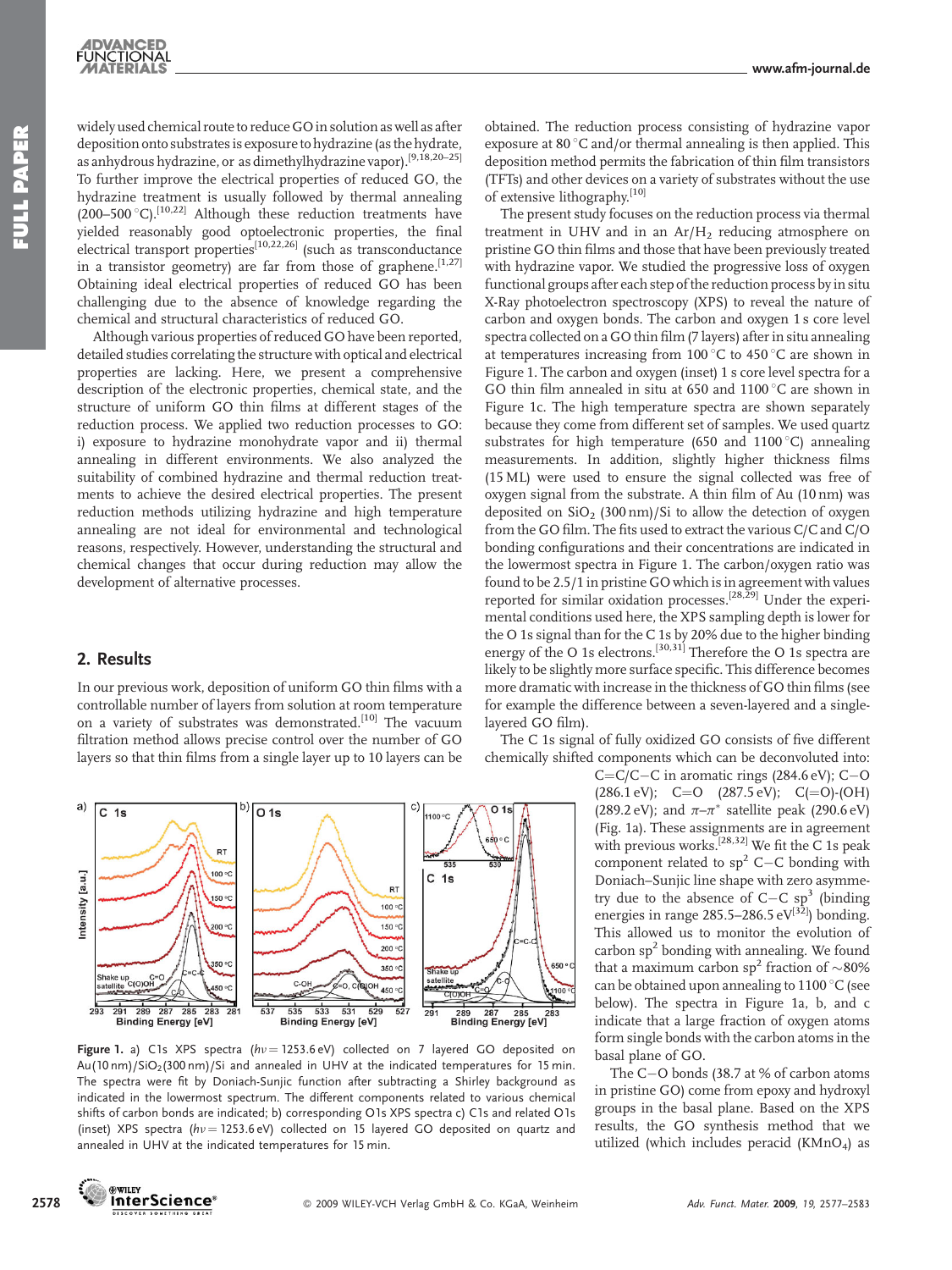

Figure 2. The atomic percentages of different carbon bonds identified by  $XPS$  as a function of annealing temperature. The  $sp<sup>2</sup>$  carbon and the corresponding oxygen concentration are reported as a function of the annealing temperature in the inset.

the oxidant), and molecular dynamics (MD) simulations, [12,13] we expect that  $\sim$ 20% more epoxy groups are present as compared to hydroxyl groups. Our observations indicate that majority of oxygen species consist of C $-$ O and more oxidized species such as C $=$ O and  $C=O$  (O) are present in lesser amounts. The  $C=O$  (13 at % in GO) compounds mainly arise from single ketones and quinones<sup>[33]</sup> which decorate the edges of GO sheets but may also be bound to the basal plane as carbonyl groups.<sup>[16,34]</sup> The C(O)OH species (6.7 at % in GO) are present primarily at the edges of GO sheets.<sup>[15,17,34]</sup> Complementary in situ IR measurements suggest the presence of these for functional groups.

The evolution of carbon bonds in GO thin films monitored with XPS as a function of annealing temperature in UHV is summarized in Figure 2. In addition, the evolution of physisorbed species (H<sub>2</sub>O and CO<sub>2</sub>) after 15 min of annealing at 100 °C was confirmed by mass spectroscopy during annealing. The loss of all oxygen groups occurs upon increasing the temperature, exhibiting a higher rate of loss between 100–250  $^{\circ}$ C (Fig. 2) while C $-$ O component continues to decrease up to 450 °C. The overall rate of oxygen evolution is lower between 300–450  $\mathrm{°C}$  in comparison with the loss recorded between 150-300 $^{\circ}$ C. The C/O atomic ratio at  $450^{\circ}$ C is 7.9, in agreement with values reported in the literature for UHV annealing.<sup>[29]</sup> Initially, the O 1s appears at binding energy of 532.6 eV, in accordance with Ref.<sup>[28]</sup>, because it contains contributions from  $C=O(531.2 \text{ eV})$ ,  $C(=O)-(OH)(531.2 \text{ eV})$  and C-O (533 eV). During annealing, the two components related to C=O and C $-$ O are clearly visible. The fact that we observed C=O peak with higher intensity than the C-O component at annealing temperatures from 200–450  $^{\circ}$ C could be attributed to the fact that a portion of the O 1s peak incorporates a contribution from trapped  $CO<sub>2</sub>$  molecules which are present as by-products of the reduction process, as confirmed by in situ IR measurements on thick GO samples.<sup>[35]</sup> The O 1s peak detected on 1–2 layers GO and annealed between 200–450 $\degree$ C does not show this additional contribution (see Fig. 3). In addition, the  $C=O$  component of the O 1s peak after annealing the single layer films at  $1100^{\circ}$ C has lower intensity than the C-O component, as also observed by Yang et al.<sup>[29]</sup>. Based on the fact that the sampling depth of the O 1s signal is lower than that of C 1s, we tentatively attribute the higher contribution of  $C=O$ component with respect to C $-$ O to trapped CO $_2$  in multilayered GO annealed between  $150-650$  °C.



Figure 3. a) C 1s XPS spectra ( $hv = 1253.6$  eV) collected on single-layered GO thin film deposited on  $Au(10 \text{ nm})/SiO<sub>2</sub>(300 \text{ nm})/Si$  and annealed in UHV at the indicated temperatures for 15 min. The different components related to various chemical shifts of carbon bonds are indicated; b) corresponding O 1s XPS spectra.

The fraction of  $sp<sup>2</sup>$  carbon and the oxygen concentration with annealing temperature are shown in the inset of Figure 2. The concentration of carbon and oxygen are given in atomic percentages (at. %). The at. % for different carbon functional groups is calculated with respect to the total area of the C1s peak. The oxygen at. % is calculated with respect to the total area of the C1s peak plus the O1s peak (taking into account the sensitivity factors). It can be seen that the amount of carbon  $sp^2$  bonding increases with loss of oxygen, reaching a maximum value of  $\sim80\%$ at an oxygen content of  $\sim$ 8 at. % (C:O ratio 12.5:1). This suggests that the remaining oxygen is responsible for  $\sim$ 20% sp<sup>3</sup> bonding. Thus, annealing up to  $1100\degree C$  is not sufficient to completely remove the oxygen from GO.

During the thermal reduction process, GO is expected to undergo structural changes due to the loss of oxygen. The carbon atoms in the basal plane may also rearrange during annealing due to the available thermal energy. Such structural changes were monitored by Raman spectroscopy via measurements taken after each annealing step. The Raman spectra of as prepared and reduced GO thin films consisting of 7 layers are shown in Figure 4. Results from two types of reduction treatments are plotted, annealing at 1100 $\degree$ C and exposure to hydrazine vapor followed by annealing at 200 $\degree$ C. The spectra display the carbon D and G band peaks at  $\sim$ 1330 and  $\sim$ 1600 cm $^{-1}$ , respectively. The position of the G peak is consistent with that of pristine and hydrazine vapor reduced GO.<sup>[22]</sup> It is well documented<sup>[36–39]</sup> that the area ratio of the D and G bands is a measure of the size of  $sp^2$  ring clusters in a network of  $sp^3$  and  $sp^2$  bonded carbon. Using the empirical Tuinstra-Koenig relation<sup>[37]</sup> to obtain the lateral dimension of  $sp^2$ ring clusters, an average graphitic domain size of  $\sim$ 2.5 nm in pristine GO was calculated. After chemical (with hydrazine vapor) reduction and thermal annealing up to  $500^{\circ}$ C, the change in the D/G peak area ratio was found to be negligible, in accordance with our previous work.<sup>[22]</sup> Only after annealing at 1100 °C was a slight decrease in the FWHM of the D peak observed, resulting in an increase in the size of the sp<sup>2</sup> cluster to  $\sim$  2.8 nm (Fig. 4). This observation suggests that even when the  $sp^2$  carbon-carbon bonds are restored by de-oxidation, their spatial distribution in the honeycomb graphene lattice does not generate an expansion of a continuous  $sp^2$  phase. This may be due to the fact that the  $sp^2$  sites

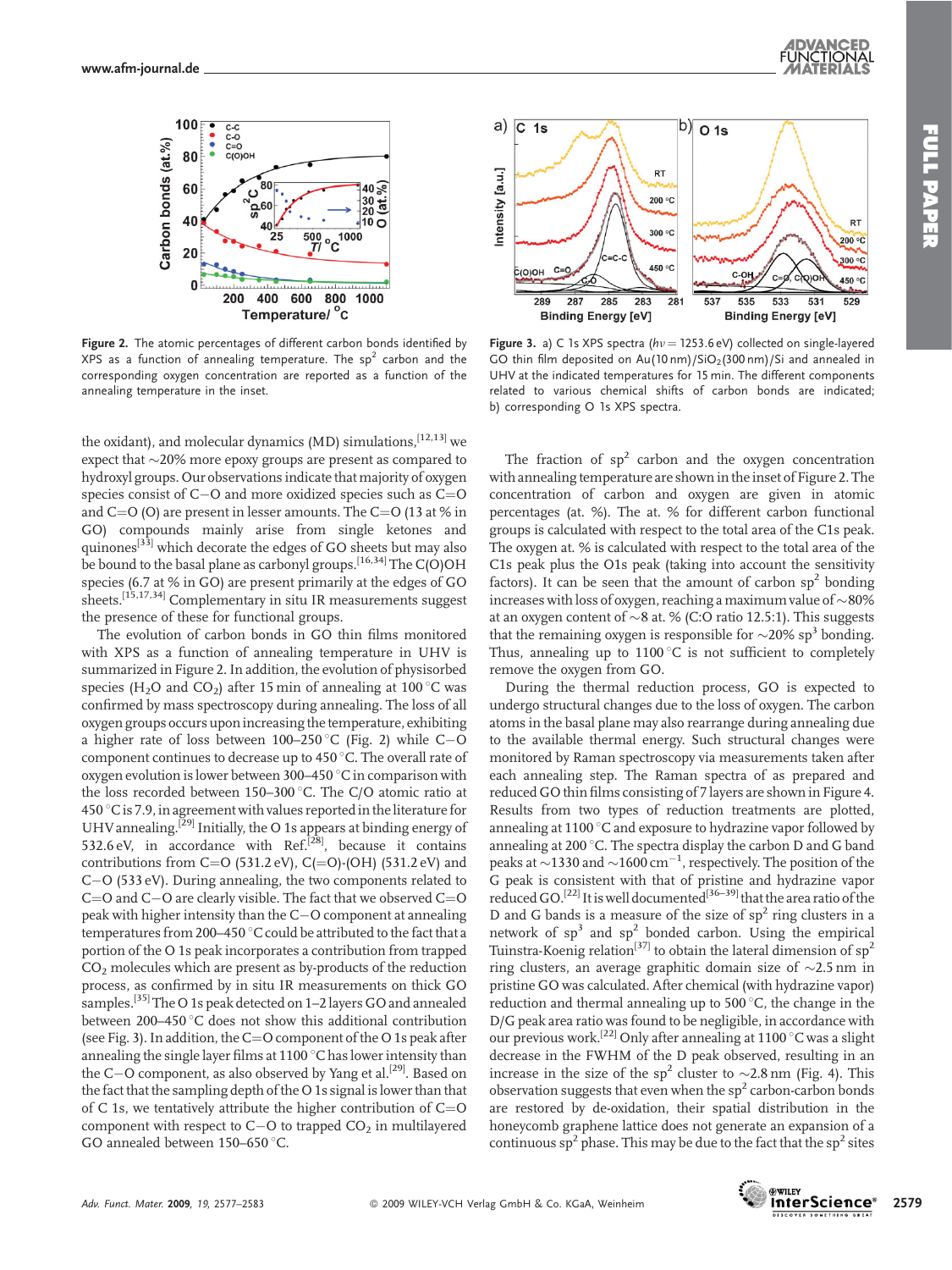



Figure 4. a) Raman spectra of 7 layered GO thin films recorded with  $\lambda = 633$  nm laser with a lateral beam dimension of  $\sim$ 2 µm. Spectra of pristine GO (black curve), reduced GO via exposure to hydrazine monohydrate vapor at 80 $\degree$ C followed by annealing at 200 $\degree$ C (red curve) and GO reduced by annealing only at 1100 °C (yellow curve) are shown. In the inset, the  $I(D)/I(G)$  ratio and the related average sp<sup>2</sup> cluster sizes of GO thin films before and after reduction reported in the literature along with our results are shown. b) TEM image of few layered chemically reduced reduced GO (Scale bar  $=$  200 nm). Corresponding diffraction patterns are taken from c) pristine GO and d) chemically reduced GO followed by annealing. Both diffraction patterns show the six-fold rotational symmetry expected for diffraction with the beam incident along the [001] direction. The innermost diffraction spots are from (100) planes (d-spacing 0.21 nm) while the outer are from (110) planes (d-spacing 0.12 nm).

are isolated in a way that for every pair of aromatic rings restored as phenol groups, there is also a vacancy in the lattice. In addition, dangling bonds may also be generated from the detachment of CO groups, especially at high temperature (1100 $^{\circ}$ C). It is well known in graphite that such dangling bonds are difficult to anneal out even at temperatures in excess of  $1000^{\circ}$ C.<sup>[40,41]</sup>

The ratio of the D and G peaks and the corresponding  $sp<sup>2</sup>$  cluster size with annealing temperature are summarized in the inset of Figure 4. The data from other researchers are also plotted. Our values are in good agreement with the measurements of Jung et al.<sup>[42]</sup> and Gomez-Navarro et al.<sup>[22]</sup> but differ from those of Tung et al.<sup>[25]</sup> who report much lower D to G peaks ratios and therefore much larger  $sp^2$  cluster sizes (~6 nm). It should be noted that the electrical properties of the large  $sp<sup>2</sup>$  cluster size of GO flakes are remarkable, with mobility values ranging from 800–1000 cm<sup>2</sup> V s<sup>-1</sup>.<sup>[25]</sup> This suggests that large sp<sup>2</sup> domain sizes that are minimally interrupted by  $sp<sup>3</sup>$  bonds due to the presence of oxygen are essential for obtaining exceptional electrical properties in reduced GO. It should be pointed out that the origin of the large sp<sup>2</sup> graphitic domain sizes for non-reduced GO in Ref.[25] is unclear but may point to incomplete oxidation of graphite. However, this is not supported by their XPS data from the supplementary information of Ref.[25] in which an oxygen content of  $\sim$ 7–8% is reported, comparable to our results here.

To further examine any remarkable morphological and structural changes between pristine and reduced GO, we also performed selected area diffraction pattern (SAED) using a JEOL 2010F scanning transmission electron microscope (STEM). A TEMimage of a few layered GO sheets after reduction by hydrazine monohydrate followed by annealing at 200 °C in vacuum is shown in Figure 4b. The morphology of chemically modified GO appeared quite similar to that of pristine GO, consistent with our previous work.<sup>[43]</sup> That is, it appears as randomly folded and wrinkled atomic sheets (Fig. 4b). These features are typical of GO<sup>[16]</sup> but have not been observed in exfoliated graphene.<sup>[16]</sup> The diffraction patterns of 1–3 layered pristine and reduced (chemically and annealed at 200 $^{\circ}$ C) GO are shown in Figure 4c and d, respectively. The diffraction patterns taken before and after the reduction revealed that the structure of GO did not change dramatically. Strong diffraction spots with six-fold rotational symmetry are observed in GO, indicating that the electron beam is incident along the [001] direction. Both patterns (Fig. 4c and d) exhibit several sets of diffraction spots arising from folded regions in the sheets (always normal to the incident beam). The innermost diffraction spots are from  $(100)$  planes  $(d\text{-}spacing = 0.21 \text{ nm})$ while the outer from (110) planes  $(d\text{-spacing} = 0.12 \text{ nm})$ . The fact that GO exhibits diffraction with single spots suggests that the aromatic ring clusters are extended and present in sufficient number to form a pattern typical of crystalline materials. Although the diffraction patterns were not collected on the same flake before and after annealing, the measurements have been repeated over 50 times on different sheets and the results are consistent.

We have correlated the effects of structural changes and the progressive increase in  ${sp}^2$  bonding (and hence the concentration of  $\pi$  electrons) on the optoelectronic properties of GO thin films at different stages of reduction treatments. The increase in conductivity of GO thin films as a function of exposure time to hydrazine vapor at 80  $\degree$ C is shown in Figure 5a. It can be seen that the conductivity reaches a saturation value (10 S  $\rm cm^{-1}$ ) after  ${\sim}7\rm\,h$ of exposure. The conductivity as a function of the annealing temperature for as-deposited and GO thin films previously exposed to hydrazine monohydrate for 24 hrs are reported in Figure 5b. It can be seen that an increase in conductivity up to  ${\sim}5.5\,10^2$  S cm $^{-1}$  can be achieved for both cases at 1100  $^{\circ}$ C. From Figure 5a and b, it is noticeable that the sample pre-treated with hydrazine prior to annealing and straight thermal annealing exhibit comparable values at high temperatures. Figure 5b includes data for both UHV and  $Ar/H_2$  annealing, which show that there is little difference in film properties between the two for our case. This is likely due to the fact that careful evacuation and flushing of the annealing chamber was conducted prior to introducing the  $Ar/H<sub>2</sub>$  mixture and commencing the annealing cycles. The corresponding transmittance values (at  $\lambda = 550$  nm) as a function of annealing temperature are shown in Figure 5c and d. It can be seen that chemical reduction and thermal annealing of GO leads to a progressive decrease in transparency of the thin films, reaching a saturation value of  $\sim$ 85%, consistent with an increased concentration of  $\pi$  electrons.

Transistors were fabricated on three layered thin films annealed at different reduction treatments to evaluate the evolution of mobility and carrier concentration. We used relatively long channel length  $(21 \mu m, SiO<sub>2</sub> thickness = 300 nm, channel)$ width  $=$  400  $\mu$ m) devices to ensure that the transport is bulk

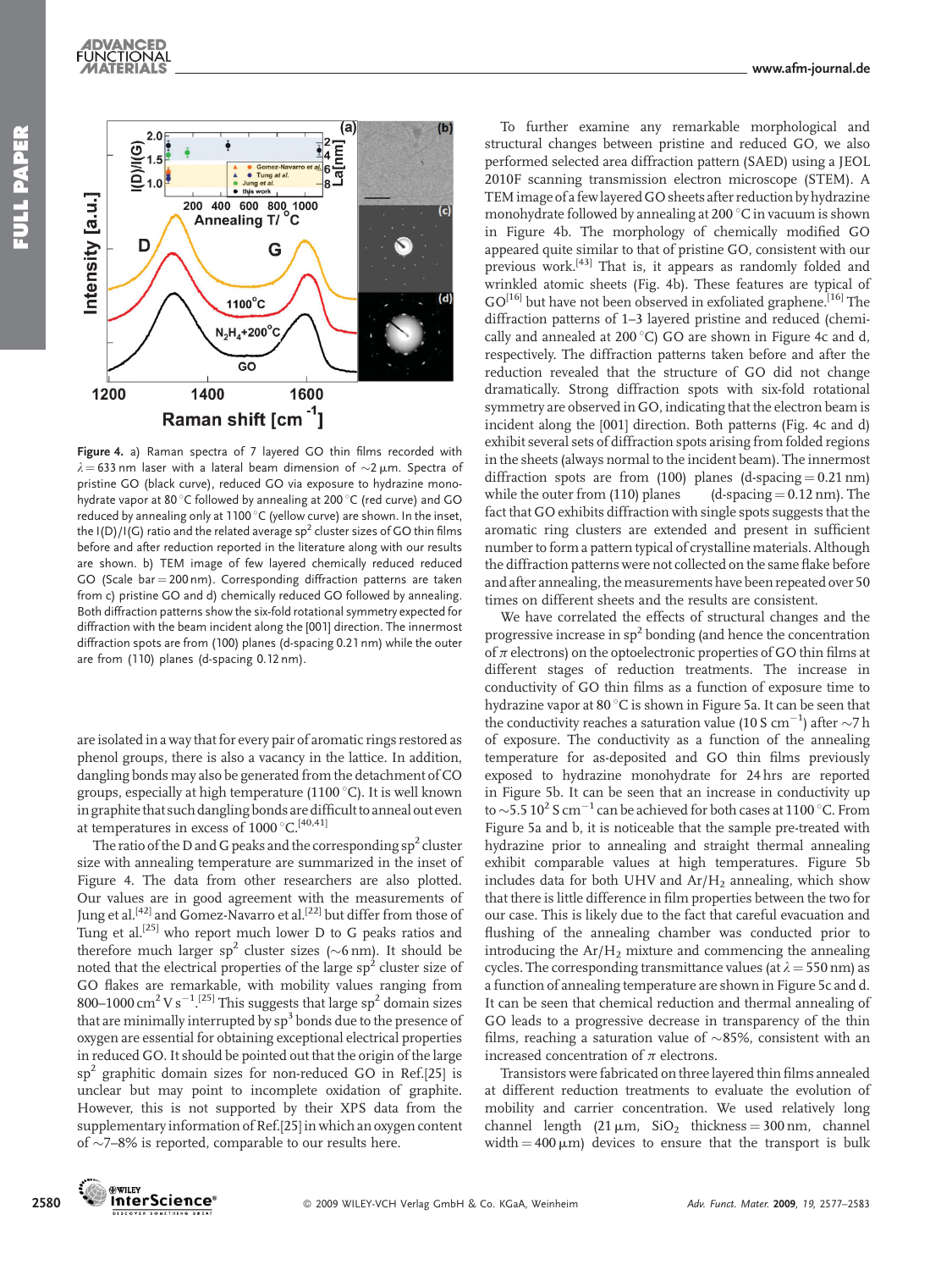



Figure 5. Electrical and optical properties of three layered GO: a) conductivity as a function of exposure time to hydrazine monohydrate vapor at 80 °C; b) conductivity of GO exposed for 24 hrs to hydrazine monohydrate vapor at  $80^{\circ}$ C and then annealed at increasing temperatures (solid dots), pristine GO annealed in  $Ar/H_2$  (open dots) and UHV (triangles); c) transmittance at  $\lambda = 550$  nm of GO as a function of exposure time to hydrazine monohydrate vapor at 80 °C; d) Transmittance at  $\lambda = 550$  nm of GO film exposed for 24 hrs to hydrazine monohydrate vapor at 80 °C and then annealed at increasing temperatures (solid dots) and pristine GO annealed in Ar/H2 (open dots); e) transfer characteristics of TFT devices based on reduced three layered GO thin films deposited on  $SiO<sub>2</sub>(300 nm)/Si$  for three different annealing temperatures (150, 250,  $450^{\circ}$ C) and for reduction via hydrazine. The carrier concentration as function of annealing temperature is reported in the inset. Measurements were conducted in vacuum.

limited and the role of contacts is minimal. The transfer characteristics of films annealed in UHV at three different temperatures (150, 250, 450 $^{\circ}$ C) and devices on films reduced by hydrazine monohydrate are shown in Figure 5e. The devices exhibit ambipolar characteristics for the measurements performed in vacuum. The main difference among the three devices is that the 'V' shape of the ambipolar graphene transfer characteristics is more pronounced for GO reduced at 150 °C compared to films reduced at 450 $\degree$ C. That is, the on/off ratio of the film annealed at 150 °C is  $\sim$ 10 which decreases to  $\sim$ 2 with further reduction. The chemically reduced GO also exhibits the 'V' shape, comparable to devices on films annealed at 250 °C. These results demonstrate the semiconducting nature of mildly reduced GO thin films, which become semi-metallic at higher annealing temperatures (as observed in Ref.<sup>[10]</sup> for thicknesses greater than 1 layer). The corresponding carrier concentration as a function of the annealing temperature is reported in the inset in Figure 5e. The increase in carrier concentration can be attributed to the creation of  $\pi$  electrons via chemical reduction. The mobility of the devices in vacuum calculated from the linear regime of the transfer  ${\rm characteristics}^{[10]}$  also increased with reduction level. Specifically, the values increased by five orders of magnitude to  $\sim$  1 cm $^{\tilde{2}}$  V $^{-1}$  sec $^{-1}$ for holes and electrons.

To put the results of this study in context with reports in the literature, we compare our data of transmittance versus sheet resistance with several other studies in Figure 6.<sup>[10,23,24,44,45]</sup> The plot indicates that the transmittance and sheet resistance decrease with reduction and the overall film thickness. The results clearly demonstrate that the optoelectronic properties of reduced GO

reported by various groups are comparable. The stars represent our values for the same film thickness annealed at increasing temperatures. Our reduction via thermal annealing data most closely match with the results of Becerril et al.<sup>[24]</sup> Furthermore, the hydrazine monohydrate reduction route shows a larger improvement in properties compared to dimethylhydra $zine^{[10]}$  even without subsequent annealing. The results clearly indicate that the reduced GO values reported in the literature do not approach those of intrinsic graphene. Surprisingly, the conductivity and transmittance of graphene from exfoliation of graphite in  $\sigma$  organic solvents<sup>[4]</sup> and via heating to  $1000^{\circ}C^{[24,45]}$  also do not approach values of intrinsic graphene and are inferior to values of reduced GO.

To elucidate the mechanisms limiting the electronic properties of reduced GO, we investigated the role of residual oxygen and the  $sp<sup>2</sup>$  bonding fraction. The plot of conductivity as a function of  $sp^2$  bonding fraction in reduced GOthin filmsis shownin Figure 7. Our experimental data along with those from 100%  $sp<sup>2</sup>$  bonded materials (graphene and graphite) are plotted. Extrapolation of the experimental data suggests that it should be possible to obtain the conductivity of polycrystalline graphite  $(1.25 \times 10^{3} \text{ S cm}^{-1})^{[45]}$  at an sp<sup>2</sup> bonding

fraction of  $\sim 0.87$  in reduced GO. Indeed, recent work by Tung et al.<sup>[25]</sup> indicates that achieving an sp<sup>2</sup> fraction of  $\sim$ 0.85 in conjunction with large  $sp^2$  domain sizes ( $\sim$ 6 nm from Raman) yields significantly enhanced electrical performance. The con-



**Figure 6.** Transmittance (at  $\lambda = 550$  nm) as a function of sheet resistance of reduced GO thin films from various studies reported in the literature. In some cases, indicated by  $(*)$ , the properties had to be estimated from the information provided. The stars represent our values for the same film thickness annealed at increasing temperatures. Our data of reduction via thermal annealing concur with the work of Becerril et al. [24] where a similar reduction process was applied. Annealing at 1100 $\degree$ C in vacuum or in Ar/H<sub>z</sub>was found to be the most effective reduction route.

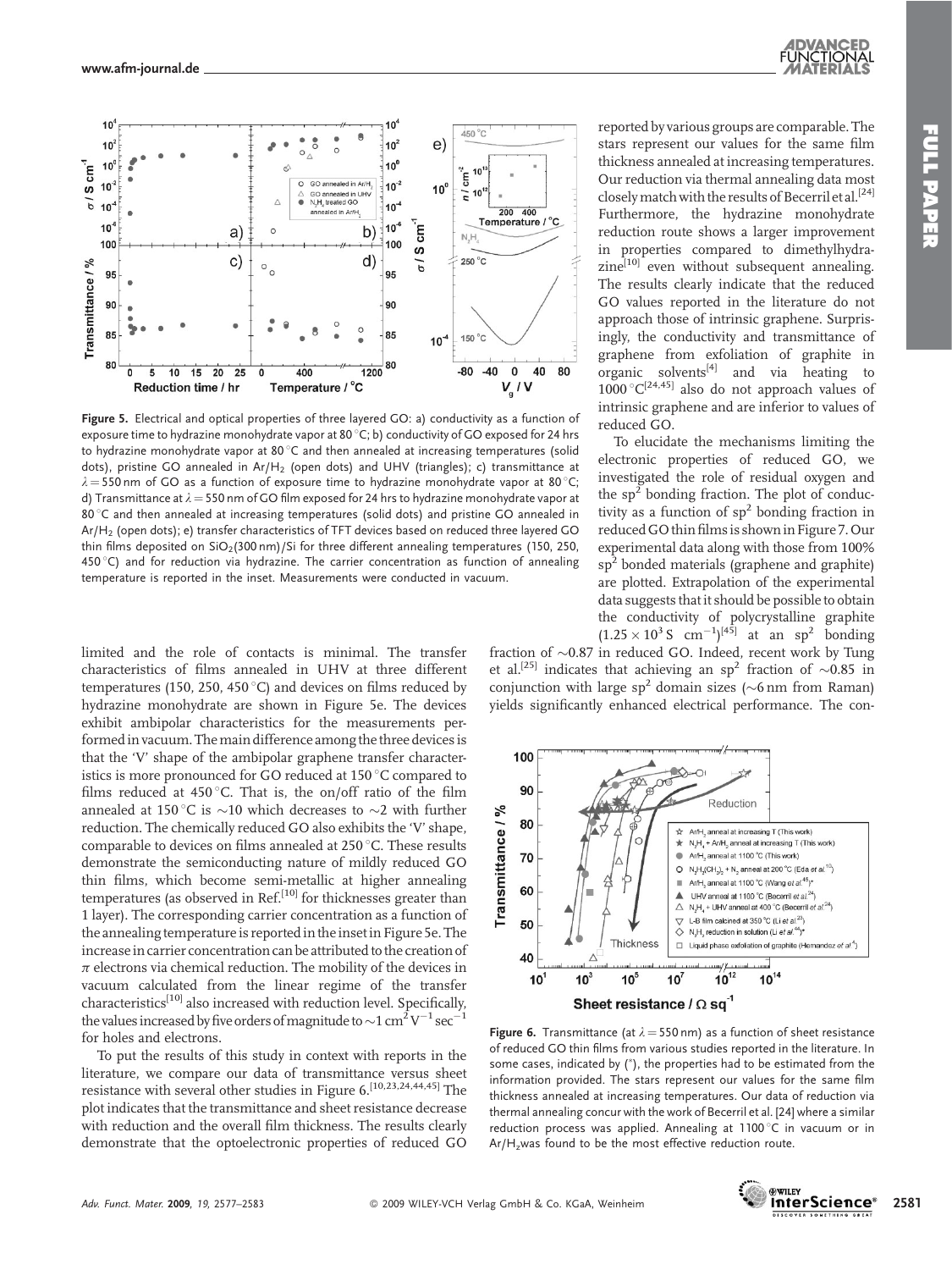#### Oxygen (at.%) 20 10 30  $10<sup>6</sup>$ Δ arcolation  $10<sup>3</sup>$ А  $10<sup>0</sup>$  $5/5$  cm<sup>-1</sup>  $10<sup>3</sup>$ Reduced GO PC graphite  $10<sup>°</sup>$  $\Box$ Graphene  $10<sup>°</sup>$  $10^{-12}$  $0.5$  $0.6$  $\overline{0.7}$  $0.8$  $04$  $0.9$  $1.0$  $sp<sup>2</sup>$  fraction

Figure 7. Conductivity of thermally reduced GO as a function of the  $sp^2$ carbon fraction. The vertical dashed line indicates the percolation threshold at sp<sup>2</sup> fraction of  $\sim$  0.6. Fitting of the experimental data reveals two different regimes for electrical transport with  $sp^2$  fraction. Tunneling and/or hopping (straight dashed line) mechanisms dominate at  $sp<sup>2</sup>$  fractions below 0.6 while percolation amongst the  $sp^2$  clusters dominates above the percolation threshold. The  $100\%$  sp<sup>2</sup> materials are polycrystalline (PC) graphite and graphene. The two conductivity values are for doped by gating (upper triangle) and intrinsic graphene (lower triangle).

ductivity of single-layered graphene ( $6 \times 10^3$  S cm<sup>-1</sup>)<sup>[27]</sup> may be possible by further increasing the  $sp<sup>2</sup>$  bonding fraction to 0.95. Although the  $sp<sup>2</sup>$  bonding fraction in the reduced GO reported here is substantial ( $\sim$ 0.80), the carrier transport is not only determined by the amount of  $\pi$  electrons available but also by their spatial distribution with respect to  $sp^3$  sites resulting from residual oxygen.

A structural model that captures the essential features of transport through an individual GO sheet at different stages of reduction is indicated by a series of sketches in Figure 8. The transport in GO thin films is primarily dictated by transport within the sheet and not limited by junctions between the flakes as the mobility values of the thin films are comparable to individual flake values. In Figure 8a,  $sp^2$  clusters isolated by oxygen atoms (indicated by light gray dots) are shown. As the material is progressively reduced, interactions (hopping and tunneling)



among the clusters increase (Fig. 8b). Further reduction by removal of oxygen leads to greater connectivity among the original graphitic domains by formation of new smaller  $sp^2$  clusters, in addition to an increase in structural defects via evolution of CO and/or  $CO<sub>2</sub>$  species (especially from epoxy groups), indicated as pentagons in Figure 8c and d. Thus, transport in the initial stages of reduction occurs via tunneling or hopping among the  $sp<sup>2</sup>$  clusters, as indicated by the exponential fit of the data in Figure 7 at low  $sp^2$  fractions. At higher  $sp^2$  concentrations, percolation ( $\sigma = A(x - x_c)^\alpha$ ) amongst the sp<sup>2</sup> clusters of various shapes and sizes dominates the transport as indicated by the curve fit in Figure 7. The percolation threshold was found experimentally to occur at an  $sp^2$  concentration of 60% which is in agreement with theoretical threshold values for conduction among two dimensional disks.<sup>[46]</sup> The critical exponent ( $\alpha$ ) was found to be 6.53. It is well known from percolation theory that critical exponents greater than three are a consequence of strictly geometrical effects (such as thin resistive bottlenecks) and tunneling effects.<sup>[47,48]</sup> Both cases are applicable to reduced GO where percolation amongst the  $sp<sup>2</sup>$ clusters is mitigated by structural defects or resistive bottlenecks formed by limited conduction paths due to the presence of residual oxygen.

We have investigated the evolution of graphene oxide (GO) as a function of reduction treatment and demonstrated that annealing at  $450^{\circ}$ C or above is equivalent to chemical reduction via hydrazine monohydrate at 80 °C followed by heating at 200 °C. Chemical characterization by XPS shows dramatic changes in the chemical state of the material with temperature. For fully reduced GO, we found the oxygen content to be  $\sim8\%$  (C:O ratio12.5:1) with the  $sp^2$  concentration being 80%. The structural changes monitored by Raman to probe the  $sp<sup>2</sup>$  graphitic domain sizes revealed little or no increase below 1100 °C. STEM observations confirmed the Raman structural results. By monitoring the conductivity versus the  $sp^2$  fraction, we demonstrate that the presence of residual oxygen  $(\sim 8$  at. %) significantly hampers the carrier transport among the graphitic domains. Fitting the experimental data reveals that transport at the initial stages of reduction is dominated by hopping or tunneling amongst the  $sp^2$ clusters. At latter stages of reduction the original  $sp<sup>2</sup>$  clusters are connected by newly formed smaller sp<sup>2</sup> domains so that transport by percolation can occur. However, carrier transport above the percolation threshold is limited by conduction bottlenecks amongst the clusters. A detailed study of transport will be reported elsewhere.

#### Acknowledgements

We thank F. Cosandey for assistance with STEM analysis and financial support from the NSF CAREER Award (ECS 0543867).

[1] K. S. Novoselov, A. K. Geim, S. V. Morozov, D. Jiang, M. I. Katsnelson, I. V. Grigorieva, S. V. Dubonos, A.

A. Firsov, Nature 2005, 438, 197.

Received: January 21, 2009 Revised: March 9, 2009 Published online: June 8, 2009

Figure 8. Structural model of GO at different stages of reduction by thermal annealing at: a) room temperature; b)  $\sim$ 100 °C; c)  $\sim$ 220 °C; d)  $\sim$ 500 °C. The dark gray areas represent sp<sup>2</sup> carbon clusters and the light gray areas represents  $sp<sup>3</sup>$  carbon bonded to oxygen groups (represented by small dots). At  $\sim$ 220 °C, the percolation among the sp<sup>2</sup> clusters initiates (corresponding to sp<sup>2</sup> fraction of  $\sim$  0.6).